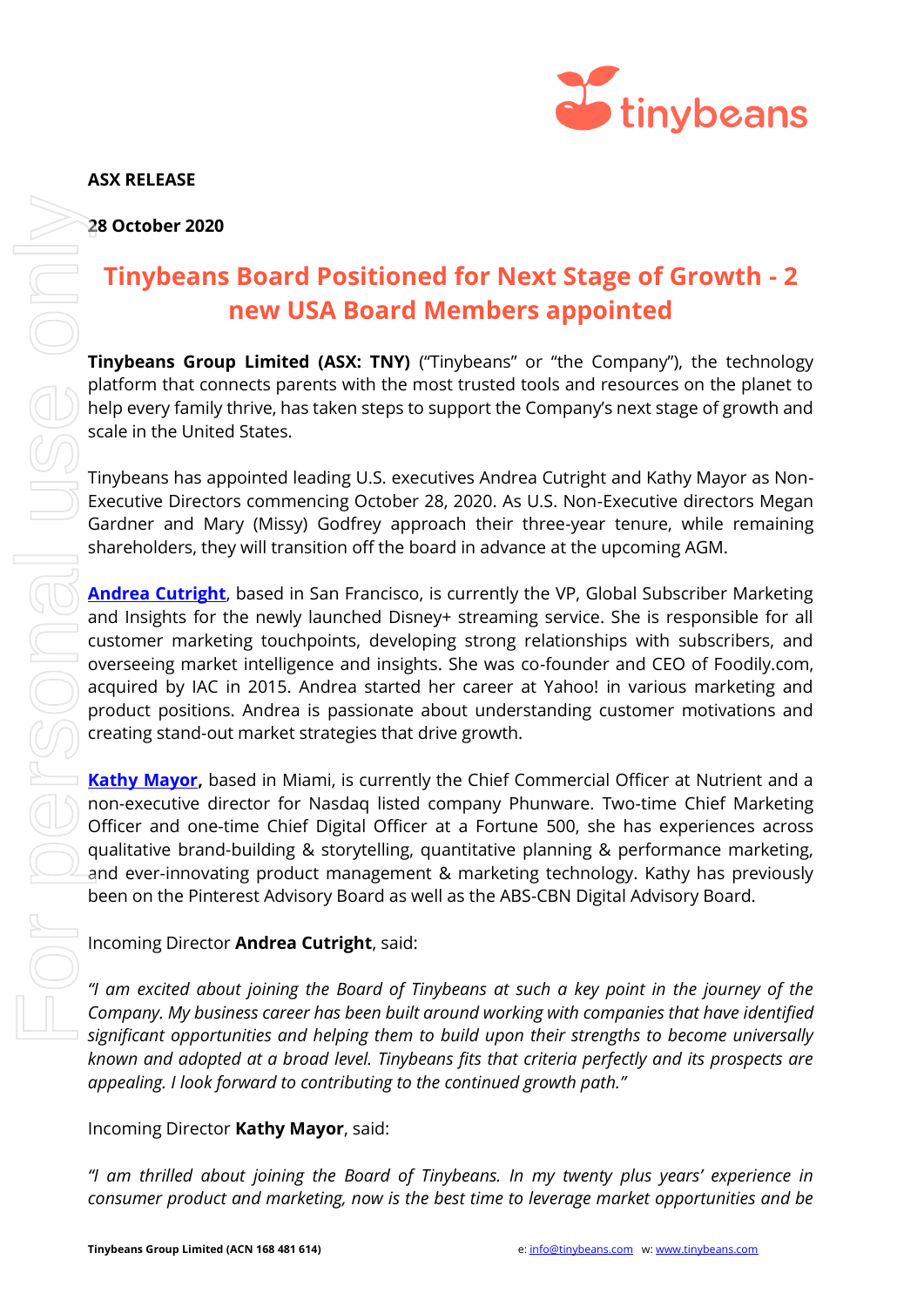

*strategically relevant to consumers wanting to build trust with our products. With the increasing relevance of its current offering and untapped potential of its future, I see a huge opportunity with Tinybeans. The Company has been able to garner a phenomenal brand trust with millennials in a short space of time, so I am looking forward to assisting them go to the next level and scale up the company. "*

#### Departing Director **Megan Gardner**, said:

*"It's been a pleasure serving on the TNY board the last 3 years and I am very proud of what we've been able to deliver. Over the past years, seeing monthly active users grow 452% is incredibly rewarding for me as a director and shareholder. I am looking forward to seeing the company prosper with Kathy and Andrea joining to support the next stage of growth for the Company. "*

#### Departing Director **Mary (Missy) Godfrey**, said:

*"Tinybeans has experienced tremendous growth over the past three years and it has been a privilege to support the company during this time. Seeing the parenting app and web site platform grow from a small social network to achieve prominence as a category leader servicing some of the largest brands in the world, and growing revenues over 650%, has been impressive and gratifying. The Company is evolving the product offerings in exciting ways to benefit the consumer experience and will expand non adv driven revenue significantly; Andrea and Kathy bring tremendous expertise to the board that will positively impact this expansion."* release of its current offering and untapped potential of its juture,<br>
Thybeans. The Company has been oble to game a phenomenal brack-<br>
short space of time, so I am looking forward to assisting them go to to<br>
company."<br>
De

#### Chairman, **John Dougall**, said:

*"We have completed a detailed and considered appraisal of the skills and experiences of the Tinybeans' Board. Together we decided that in the next stage of growth the Company will benefit from proven Brand and Product skills, and hands-on experience in successfully building high growth consumer companies.* 

*As a result of this process, I am delighted to welcome Andrea and Kathy to the Tinybeans Board. Both Andrea's and Kathy's skills, experiences and networks make them valuable and strategic additions to the Company. We admire their track record in building businesses in the U.S. and are looking forward to having them around the board room table to assist us in building scale and reaching our potential.*

*I would like to thank Megan and Missy for their tremendous service these past 3 years. It has been a pleasure working with them as we have executed on some very important projects. Through acquiring Red Tricycle, to transitioning product to the U.S., plus the several capital raises we've done together. I've really valued their contributions and on behalf of all shareholders, thank them for their service."*